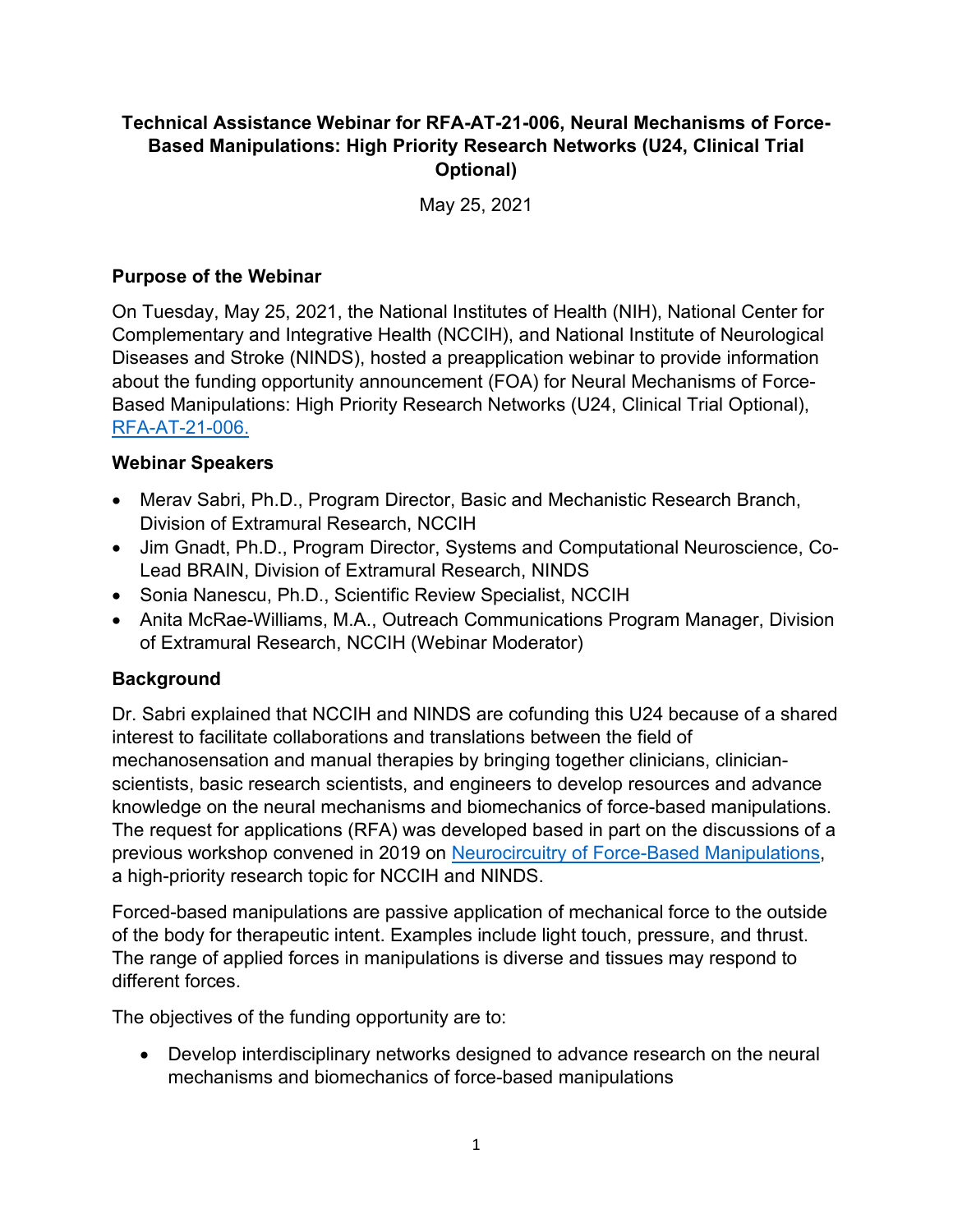- Propose new, high-impact activities to advance at least one and up to three highpriority areas
- Solicit pilot projects on a high-priority area that will launch subsequent grant applications
- Propose additional activities and produce resources that will serve the field at large (e.g., workshops, databases, systematic reviews, across-network trainee interdisciplinary immersion)

This RFA solicits applications that focus on developing resources to refine and test key concepts that will advance and further support study on the neural mechanisms and biomechanics of force-based manipulations. An application that is a discretely bounded research project is **not** appropriate for the U24 funding mechanism.

### **Areas of Interest**

Dr. Sabri summarized the high-priority topics for this RFA as identified by NCCIH and NINDS:

- Common terminology and metrics to characterize, uniformly define, and quantify the types of mechanical forces applied in various manual therapies
- Develop and validate objective measures of force, stress, strain, stiffness, and the response to force at multiple levels of analysis
- Identify and examine neural and extraneural mechanisms of action involved in force-based manipulations in the context of human participants and/or animal models
- Determine and quantify how external influences such as psychosocial factors, affect/mood, and expectation modulate neural and physiological responses to force-based manipulations
- Identify biomarkers for short- and long-term therapeutic responses to force-based manipulations
- Develop technologies for real-time recording and imaging of cells and deep tissue during force-based manipulations.
- Develop computational mechanistic models of force-based manipulations

Dr. Gnadt described three examples of possible areas of focus that might be relevant to the topics of interest, with special emphasis on approaches using an integrated team of clinicians, clinician-scientists, basic research scientists, and engineers.

### *Example 1: Studies of cellular, molecular, extraneural, and neural mechanisms of sensory transduction in sensory afferent neurons and fibers and associated tissues.*

The first step of force-based interventions is the transduction of the applied force into a neural signal. The applied force is transmitted and modified by elements of nonneuronal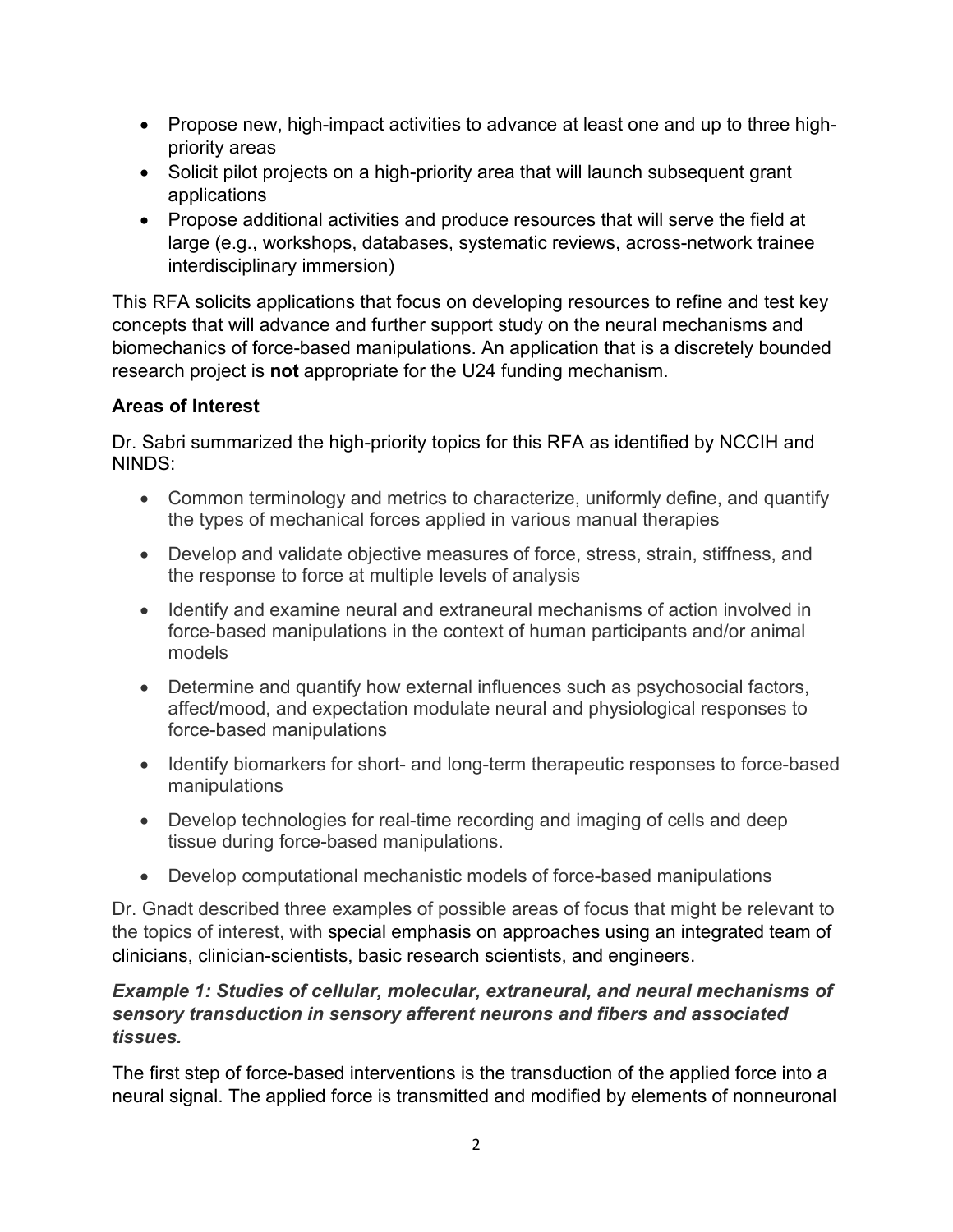tissues and then converted into receptor potentials in the nerve endings by ion channels that are sensitive to deformation of the neuronal membrane. In myelinated afferents, those graded receptor potentials are converted into firing rates and patterns of action potentials via special sodium channel characteristics at the first node of Ranvier. This first stage of transduction tunes the capture of energy from the applied force to what is sometimes called "labelled lines" or specialized sensations, such as rapidly adapting high-frequency vibration, or flutter, or slowly adapting tonic signals of pressures. Studies of all aspects of these transductions would be relevant.

#### *Example 2: Mechanistic research on the afferent neural pathways for mechanosensory transduction through spinal roots and ganglia and cranial nerves*

This involves the next stage of neural processing—when the signals are sent to the brain where perception occurs. Once labelled lines and sensations are created, the specialized lines of signals get transmitted into the brain along different paths and synapses with different properties and target areas in the brain, which sometimes interact in ways not well understood. Determining how to record or manipulate these afferent types is critical to understanding how to use them therapeutically or when the natural responses are compromised. Multicomponent approaches are needed to tie together the fundamental biology and the therapeutic applications.

### *Example 3: Mechanistic understanding of the neurological basis for the poorly understood psychosocial sense of "social touch"*

This example focuses on the perceptual and cognitive aspects of force-based manipulations involving interpersonal touch. The sensory afferent signals are ultimately processed and perceived in various parts of the brain, especially the interaction of the bottom-up sensory signals and the top-down cognitive context at the primary and higher order sensory cortices. It is here that affect comes into play most directly. Depending on the cognitive and social context, touch and manipulation of the joints and the skin can have a positive or negative valence. Moreover, that affect is a result of receiving touch from another person as opposed to an inanimate object or self-touch. It is an open question whether there is a "labeled line" for social touch or if the context of social touch is mediated primarily by the complexities in the central nervous system (CNS). It will take multilevel approaches such as those described in this RFA to ultimately answer these questions. For example, imagine if some form of contextual "placebo effect" could be understood mechanistically, and applied therapeutically.

## **Examples of Components That Must Be Included in an Application**

Dr. Sabri summarized several of the required components for applications.

- Address at least one (and up to three) of the specific areas of interest
	- $\circ$  Specific foci within a priority area must be defined in the application and reflect intent to develop research infrastructure in each area
	- $\circ$  Applications proposing other areas of inquiry will be deemed nonresponsive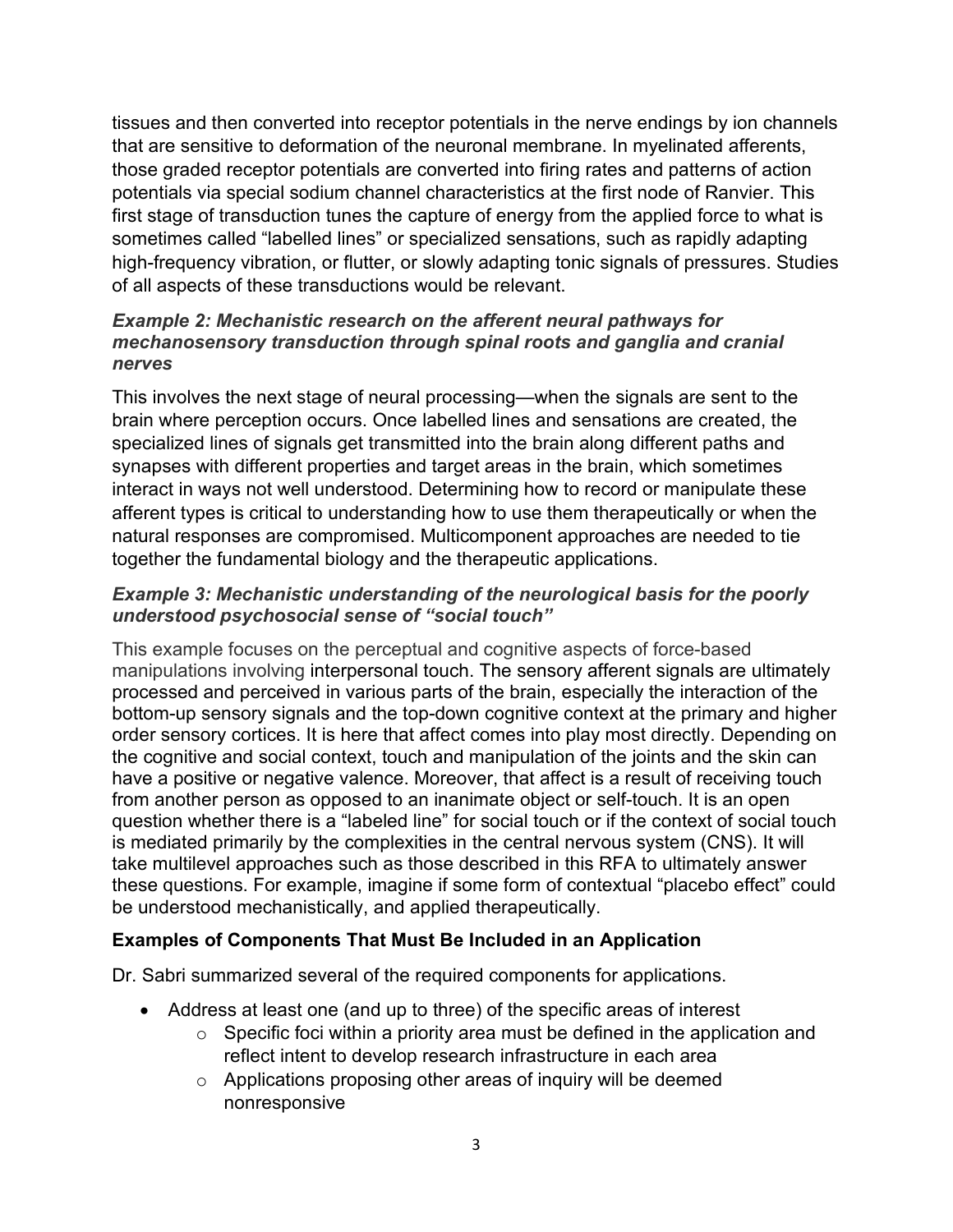- Address the potential impact of the proposed network on force-based manipulations research
- Describe type and focus areas of small-scale pilot projects that will be solicited (e.g., develop data, theoretical frameworks, or empirical methods; or develop novel technologies)
- Provide a formal plan to solicit, review, select/prioritize, and support small-scale pilot projects and to evaluate their progression and outcome in line with network priorities
- Describe the interdisciplinary research team in terms of expertise and relevance to advance research on the study of the neural mechanisms and biomechanics of force-based manipulations
- Describe dissemination activities to share network resources, products, and opportunities with the field at large
- Articulate clear milestones and criteria for evaluating success of dissemination, pilot research, and collaboration efforts

Other activities such as systematic reviews, data resources, and workshop reports should foster the growth and development of research in the priority area(s). Please see the RFA for all required components.

### **Network Structure**

The anticipated structure of the NIH/U24 network will include a steering committee comprised of NIH personnel and each network's Principal Investigators (PI) and coinvestigators, as deemed necessary. Each U24 research network will focus on one to three of the high-priority areas and will support small-scale pilot projects. Other activities include systematic reviews, data resources, workshops, and workshop reports to foster the growth and development of research in the priority areas.

Together NCCIH and NINDS expect to support three to four U24 research networks.

## **Factors That Impact Review**

Dr. Nanescu explained that applications that are incomplete, noncompliant, or nonresponsive to the RFA may not be accepted for review. The review criteria will impact how the application is being peer reviewed. The focus of the RFA and the science proposed in the applications will govern the composition of the review panel.

• **Scope of Network Activities**: To be responsive, applications **must** propose network activities in at least one (and up to three) of the five priority areas identified in the Funding Opportunity Scope section of the RFA. Responsiveness will be determined by program staff. Applicants are advised to look for "must," "need," and "required activities" when reading through the Scope and Responsiveness Criteria. Specific foci within a priority area **must** be defined and reflect intent to develop research infrastructure in that area. Applications proposing other areas of inquiry will be deemed nonresponsive.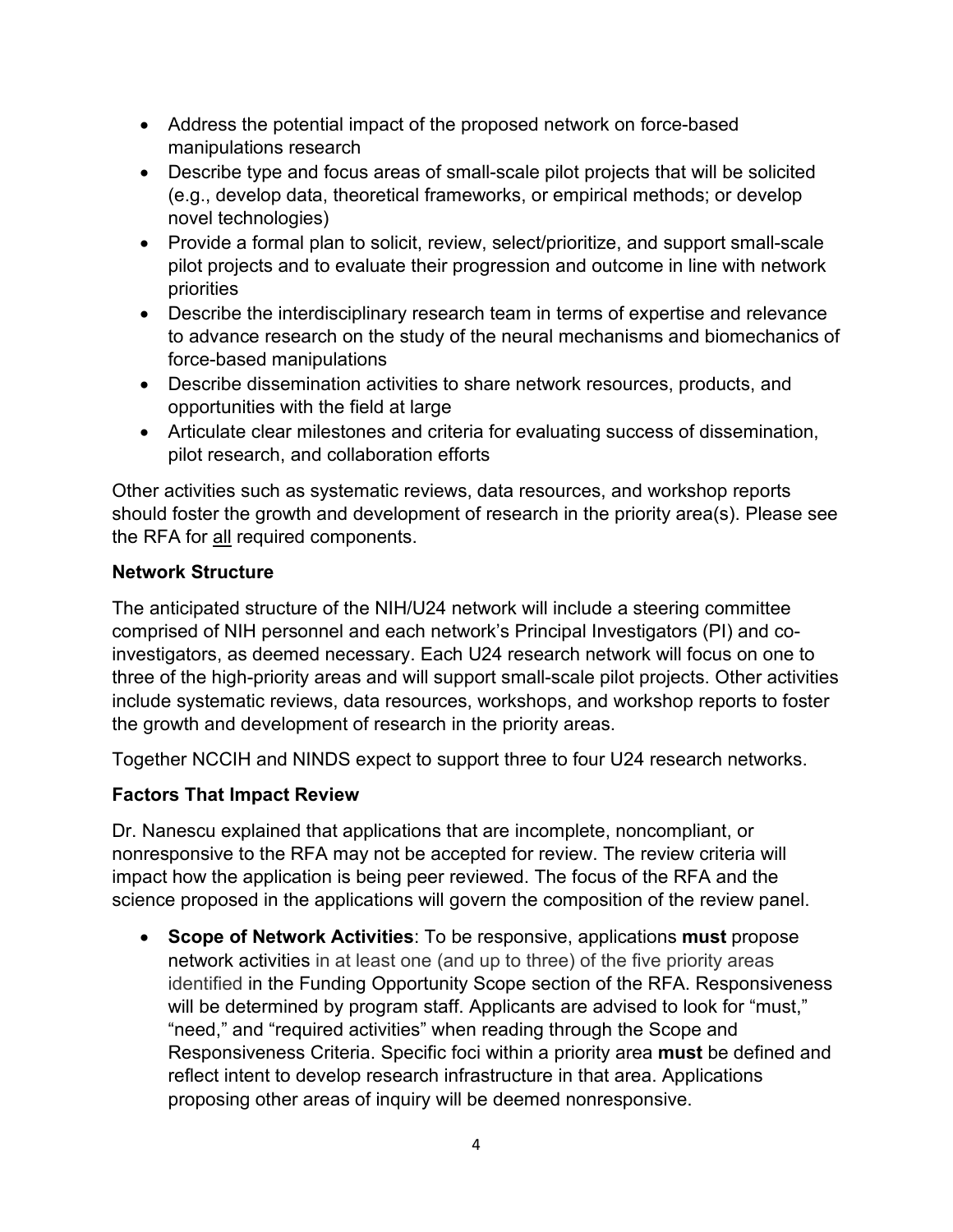- $\circ$  Network support includes activities designed to bring together leading scientists, clinician-scientists, and clinicians (e.g., chiropractors, physiotherapists/physical therapists, osteopathic physicians, massage therapists) across disciplines and institutions to develop one or more priority areas on the neural mechanisms of force-based manipulations research.
- $\circ$  This program is intended to be flexible to support activities and develop unique resources as necessary to promote innovation in the field at large and to have a substantial impact on the progress and quality of research on the neural mechanisms and biomechanics of force-based manipulations.
- **Required Network Activities** are included in the Responsiveness Criteria:
	- o **Dissemination:** Applications **must** propose dissemination activities to share network resources, products, and opportunities with the field at large.

These resources can include, but are not limited to, meeting papers/summaries, scientific publications, web resources, tools, or guides to support research or data enhancement; data sets, such as public access "user-friendly" research data to metadata, macrodata, or other aggregations of data to support research; and harmonized versions of existing data or instruments.

o **Pilot Projects:** Applications **must** propose to support small-scale pilot projects to develop data, theoretical frameworks, empirical methods, or the development of novel or high-risk approaches requiring interdisciplinary collaboration.

Network funding for pilot projects **must** either advance broad network goals or support preliminary studies with potential to form the basis for independent research applications consistent with network goals. Applications **must** provide a formal plan to solicit, review, and select/prioritize requests for pilot funding, and to evaluate the pilot study progress and outcomes, in line with network priorities. Applicants **must** describe the type and focus of potential pilot projects that would be solicited.

Descriptions of actual pilot projects should not be included.

- o **Collaboration:** Applications **must** budget for study personnel to participate in an annual in-person meeting in the Washington, D.C. area of all funded networks. These meetings will provide opportunities to share advances across networks, promote collaboration, and avoid duplication of efforts.
- o **Articulation of Milestones and Progress Evaluation:** Applications **must** articulate clear milestones and criteria for evaluating success of their dissemination, pilot research, and collaboration efforts.
- **Other Considerations**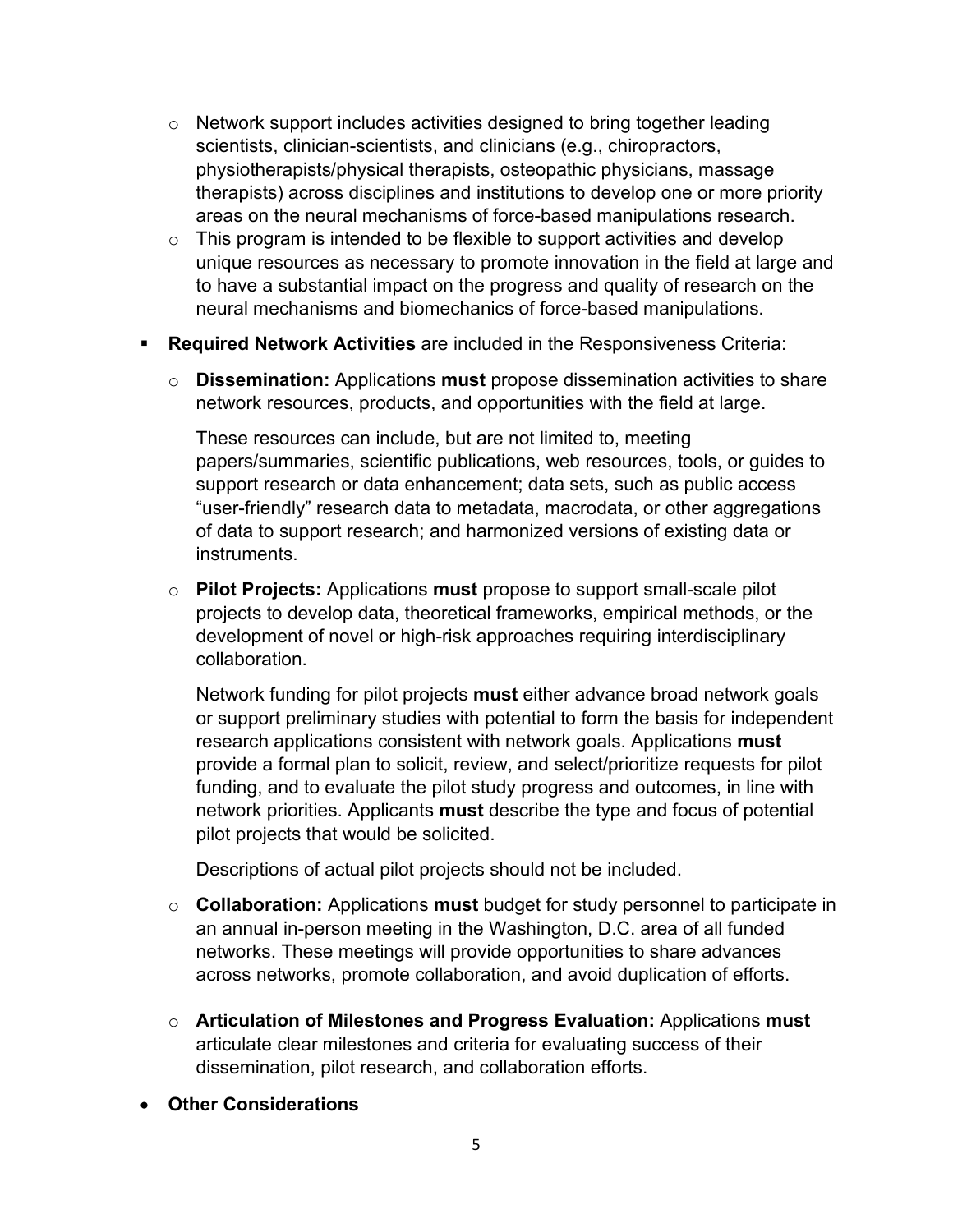- $\circ$  Although participating institutions must be included in the application, applicants are strongly encouraged to limit the number of key personnel on network applications to avoid establishing conflicts of interest throughout the emerging field. Instead, describe the types of expertise that will be sought.
- o Participation in network activities, including presentation at workshops, serving as faculty on summer institutes, or receiving pilot funding, will not constitute formal collaboration from the perspective of NIH, except for those key personnel listed on the application.
- o Applicants **must** propose how network activities will be coordinated across institutions and how the proposed activities will effectively engage with other relevant activities at participating institutions.

### **Compliance Requirements** include:

- **Budget:** May not exceed \$400,000 per year in direct costs excluding any consortium Facilities and Administration (F&A) costs. Applications **must** budget for study personnel to participate in an annual in-person meeting in the Washington, D.C. area of all funded networks. The budget should reflect the actual needs of the proposed project.
- **Project Period:** Up to 5 years. The scope of the proposed project should determine the project period.
- **Eligibility:** Foreign components are allowed, but foreign institutions and non-U.S. components of U.S. organizations are not allowed.
- **Page Limitations:** 1 page for Specific Aims; 12 pages for Research Strategy.
- Consult the RFA (SF424 [R&R] Application Guide) to determine what Appendix material is allowed. Information on the updated appendix policy can be found in [NOT-OD-18-126.](https://grants.nih.gov/grants/guide/notice-files/NOT-OD-18-126.html)
- Policies concerning Allowable Post-Submission Materials can be found at [NOT-](https://grants.nih.gov/grants/guide/notice-files/NOT-OD-19-083.html)[OD-19-083.](https://grants.nih.gov/grants/guide/notice-files/NOT-OD-19-083.html) Due date is 30 calendar days before the peer review meeting data. (Note that information accidentally left out of the application **cannot** be submitted as post-submission material.)
- Special Exceptions to the Post-Submission Materials Policy related to the COVID-19 pandemic (including a one-page submission of preliminary data) can be found at [NOT-OD-20-123.](https://grants.nih.gov/grants/guide/notice-files/NOT-OD-20-123.html)

#### **Completeness Requirements** include:

- A Resource and Data Sharing Plan **must** be included.
- Considering this is a network, human subjects research might not be involved. Because the RFA is clinical trial optional, if your application includes a clinical trial, you **must** submit a Study Record or Delayed Onset Study Record if applicable for it to be complete.
- The usual criteria of protections for human subjects, inclusion plans, vertebrate animals, and biohazards **must** be included.

## **Review Criteria**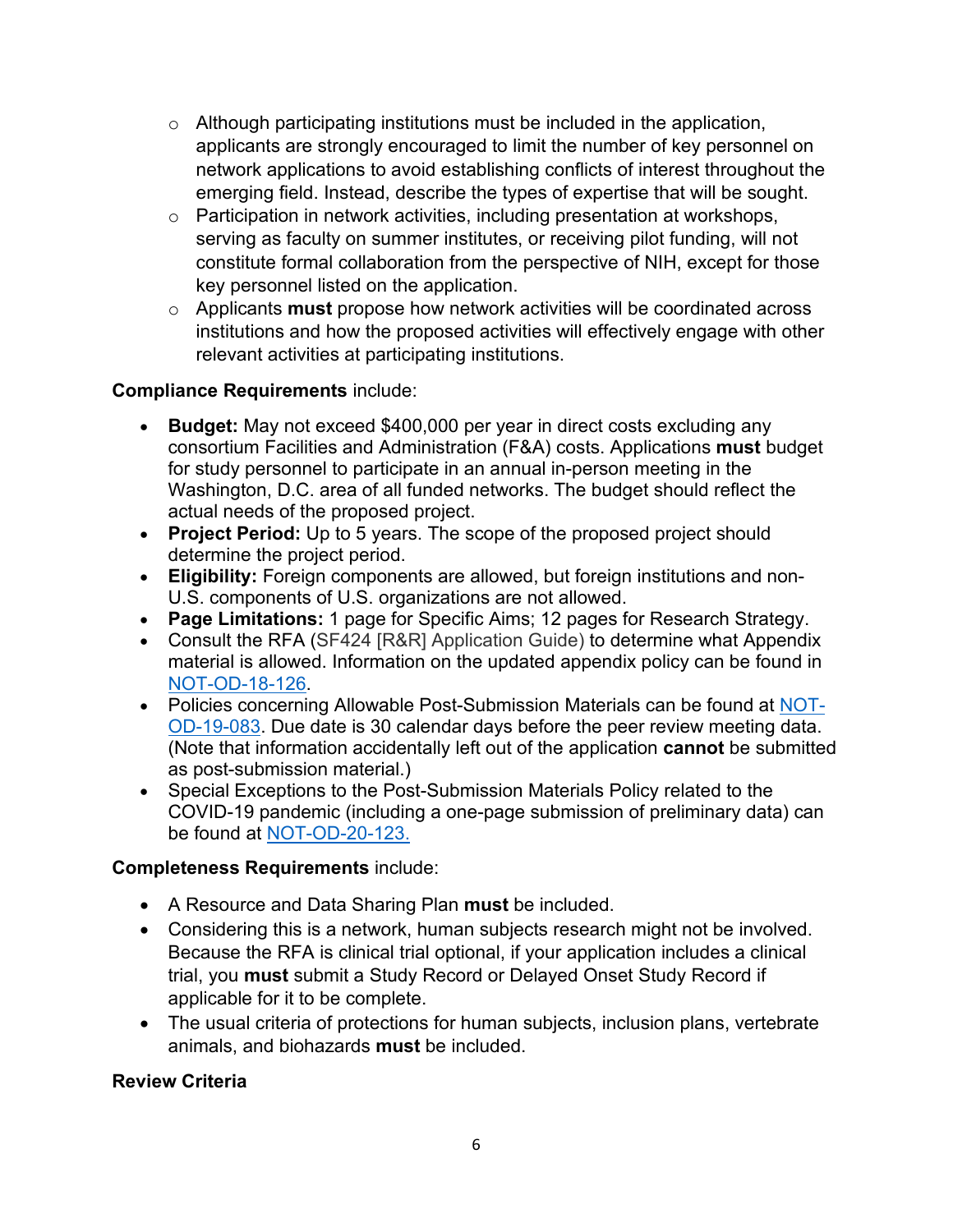Applications will be scored according to the five standard review criteria (significance, investigator(s), innovation, approach, and environment), plus additional review criteria. The additional criteria specific to this RFA are milestones and the Resources and Data Sharing Plan. Additional language has been added to the five standard review criteria. Reviewers will be asked to address both the specific and standard language. (Slide 29 provides an example of this.) Slide 30 provides an example about the information that applicants are asked to include in the research strategy section of the application and how this matches what reviewers are asked to assess under the Approach criterion.

Other additional review language was added to the scored criteria for this RFA. A few examples include (see Slides 31–33 for detail):

- **Significance:** How well does the proposed project support the advancement of at least one (and up to three) of the five priority areas identified in the Purpose section? How well do the proposed activities and resources to be produced advance the field?
- **Investigator(s):** Has a team of leading scientists across disciplines and institutions been assembled and do they have the expertise needed to advance the field?
- **Innovation:** How will the proposed activities advanced the emerging field and does the application describe why these goals cannot be met through the existing institutional programs or structures?
- **Approach:** How will the dissemination plan allow for sharing of network resources, products, and opportunities with the field at large? Is there an adequate plan to solicit, review, prioritize, and support small-scale pilot project(s)? For data management and statistical analysis, has appropriate consideration been given to utilizing the NINDS Common Data Elements?
- **Environment:** How will network activities be coordinated across institutions and how will they effectively engage with other relevant, already ongoing activities at the participating institutions?
- **Study Timeline:** Specific to applications involving clinical trials.

**Additional Review Criteria** have been added. Reviewers are, for example, asked to address the following:

- **Milestones:** Are they feasible, well-developed, and quantifiable; and are they appropriate for assessing network progress and for the goals of the network?
- **Resource and Data Plan:** Is it appropriate and adequate for sharing of network resources, products, and opportunities with the field at large.

#### **Review Panel**

Applications will be reviewed by a Special Emphasis Panel at NCCIH. Reviewers will be selected based on their specific area of expertise in the target areas of the RFA and the science proposed in the applications. They will be oriented to use the additional review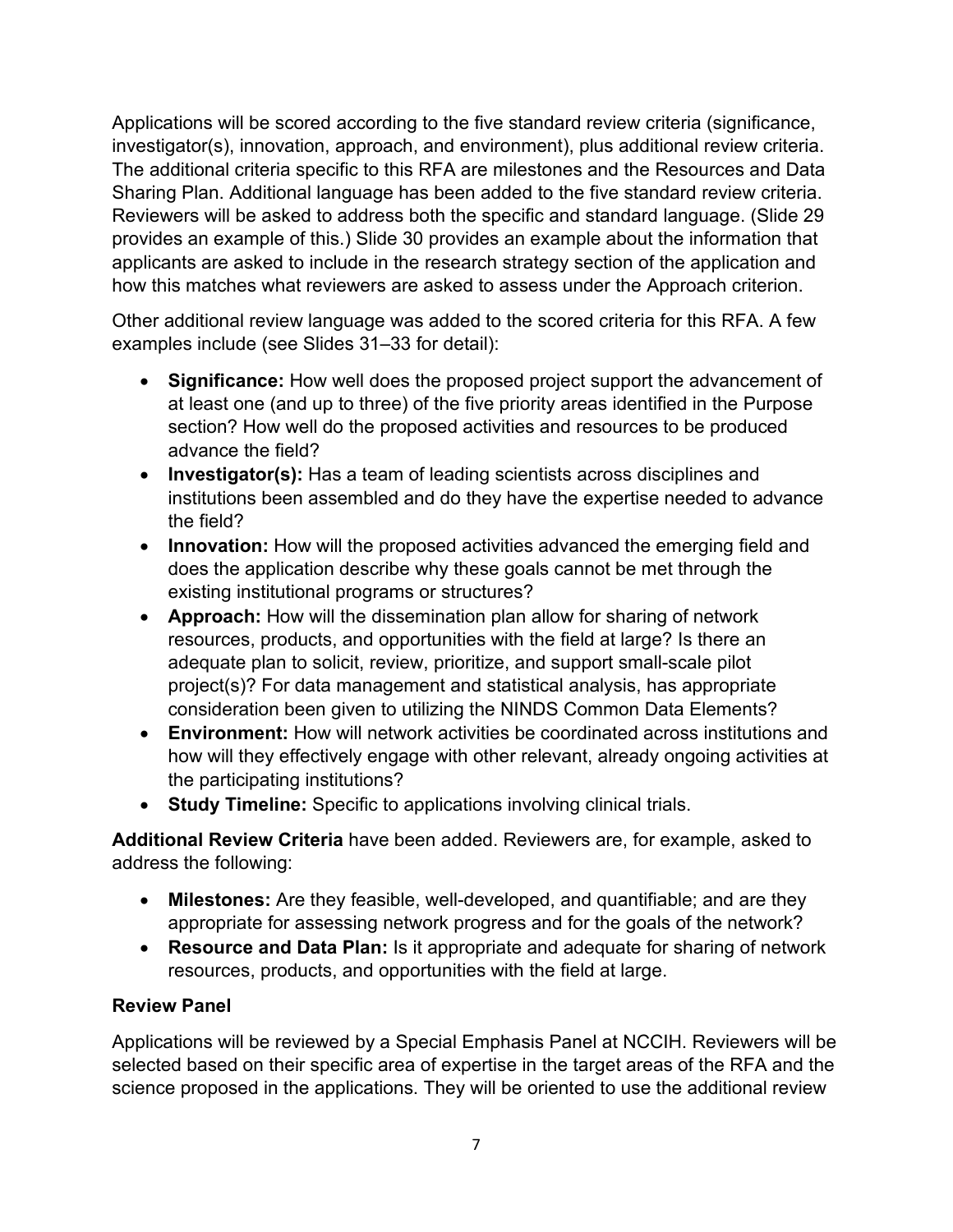language and additional review criteria in their assessment. Applicants should keep in mind to address how their application would be impactful considering the goals of RFA-AT-21-006.

#### **Important Dates**

Letters of intent (optional but appreciated) are due to Martina Schmidt, Ph.D., Chief, Office of Scientific Review, at NCCIH by **June 14, 2021**. (See Slide 36 for what to include.) The application due date is **July 14, 2021**. The review meeting will be held in November 2021, and the roster will be available 30 days before the meeting. The award decisions will be made in January 2022.

## **Questions and Answers**

The webinar speakers collectively responded to submitted questions. Dr. Schmidt was also available to respond to specific questions.

### **Q: Can you describe projects in terms of the range of funding, duration, and timeline?**

A: It should be based on need. Some networks have workshops/meetings first to figure out the need, then launch a pilot competition based on priorities. Others just aim to stimulate activity and do a broad call every year. Some do or commission internal pilot work based on needs identified by the team, a review, or some analyses of existing data that need to be done before a next step can be taken. It varies.

The teams are being given the discretion to prepare their budgets and justify them appropriately. The goal of the pilot work is that at the end of the 5-year period, the team should be fully prepared to submit an application under the R01 mechanism or another research funding mechanism at NIH. Application budgets may not exceed \$400,000 per year in direct costs excluding any consortium F&A costs and should reflect the actual needs of the proposed project. Up to half of the proposed direct costs may be budgeted for supporting one or more pilot studies. Generally, the pilot funds will be distributed in the form of subcontracts to the third-party researcher's institution.

Pilot projects, typically 1-year in duration, are designed to address specific questions identified by the network. They could be wide-ranging open questions, or they could be very small-scale work, such as a literature review or harmonizing datasets. The nature of the pilot projects depends on the goals of the network and how they are best accomplished. The goal is to develop resources for the field at large (e.g., resources that will strengthen the conduct of research related to the neural mechanisms of forcebased manipulations broadly), not just to support specific projects.

### **Q: Can you provide examples of U24 networks funded in response to similar RFAs?**

Here are examples of networks submitted in response to similar RFAs:

• The Biomarker Network:<http://gero.usc.edu/cbph/network/>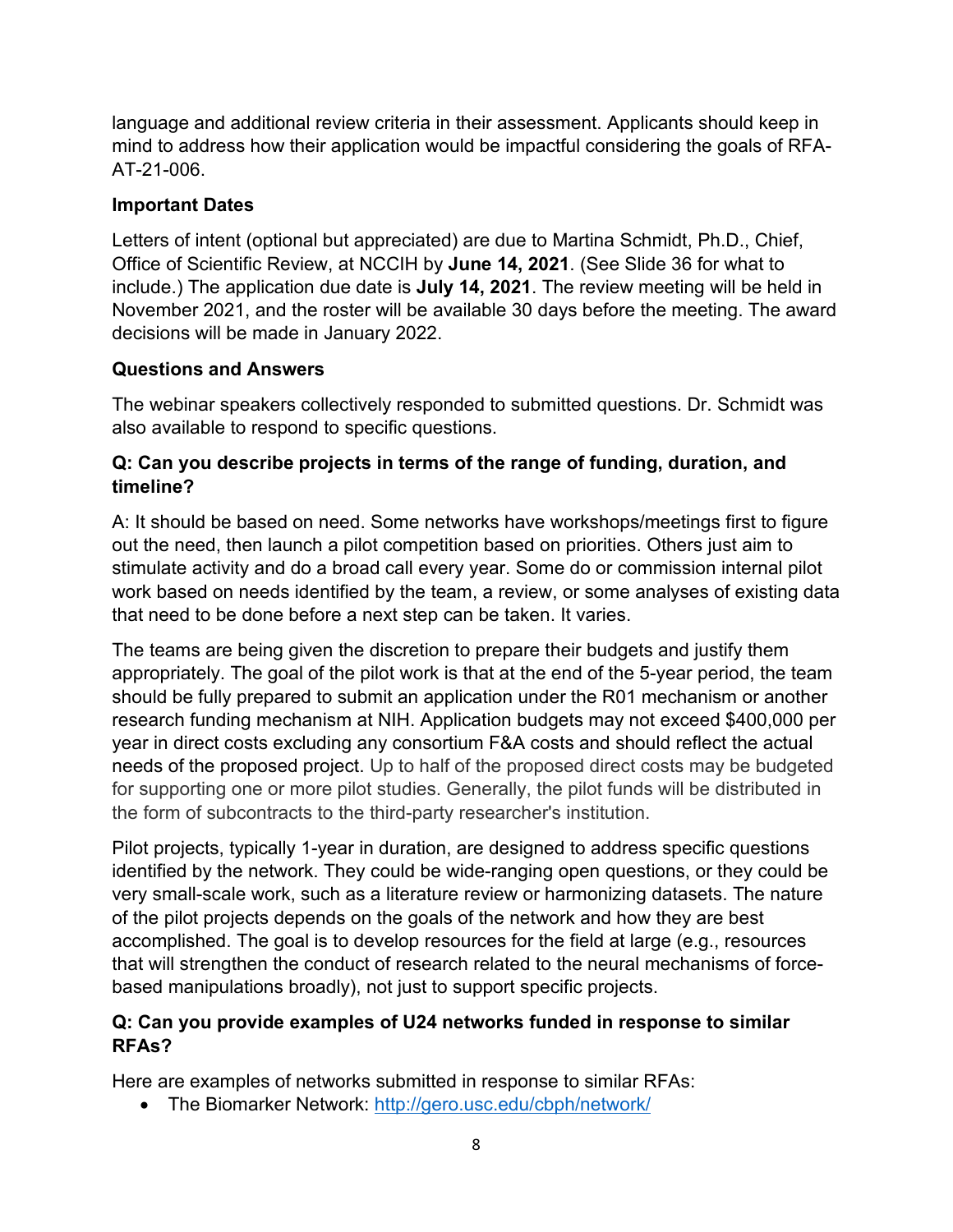- Stress Measurement Network:<https://stresscenter.ucsf.edu/>
- Decision Neuroscience Network:<https://www.decisionneuroaging.network/>

### **Q: Would understanding the biomechanical impact of various manual therapies, specifically the effect of these therapies (pre- and post-treatment) on muscle and spinal forces induced in patients with low-back pain meet the funding requirement?**

A: As long as the focus is on the mechanism of action or the biological basis of how manual therapies/force-based therapies work, this would be within the scope. Note that this is not an announcement for purely research-based projects (e.g., R01 or R21).

### **Q: Would NCCIH and NINDS each support three to four U24s, or is that the total of expected U24s to be funded?**

A: The collective total number of U24s to be funded is three or four.

## **Q: Are international investigators eligible to apply for pilot grants?**

A: Applications cannot be submitted by a non-U.S. institution but that does not preclude international components being involved in the effort. Applicants are encouraged to contact NCCIH or NINDS if animal and clinical research is to be conducted by non-U.S. institutions, as specific guidelines apply. Applicants are encouraged to justify why the expertise of the international component is integral to the application and what it brings to the proposed network.

### **Q: Will networks including studies with nonmammalian models be considered responsive to this RFA?**

A: Yes, any model system, whether nonhuman or human, is acceptable if it can be used to answer the questions put forth in the RFA.

### **Q: Please elaborate on the additional activities that might be included in an application.**

Additional activities could include, for example, a systematic review of existing evidence, an intensive workshop on the subject, a summer institute on building a network, or dissemination and outreach activities.

### **Q: How many PIs are in a typical network, and can they all be from the same institution?**

A: There is no set number of allowable PIs in a network, but each PI should be justified based on what they bring to the network. It is possible that all PIs could be at the same institution as long as the concept of a network is preserved.

### **Q: Does the network need to be across more than one institution or is across colleges at a single university appropriate?**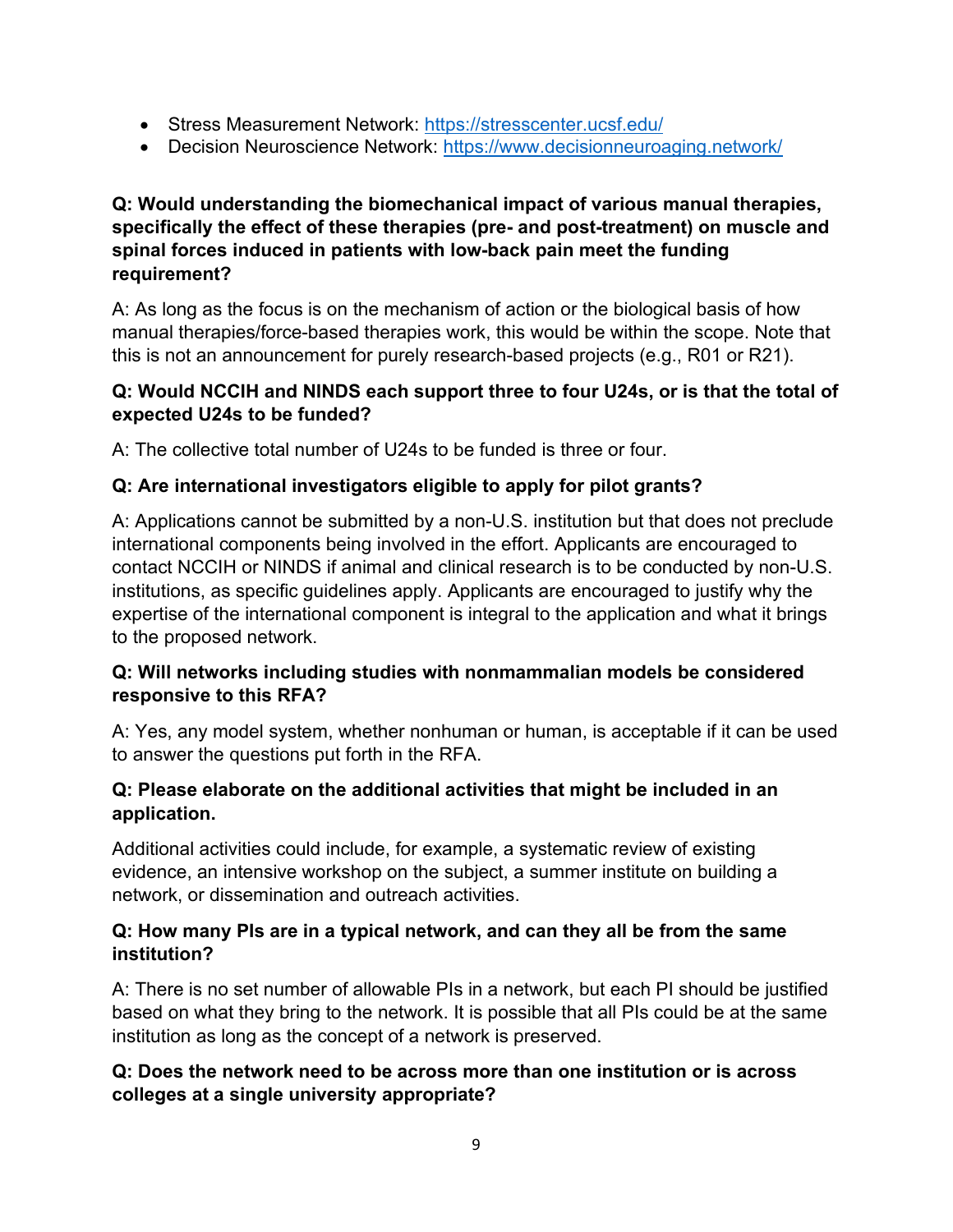A: If one institution can clearly create and demonstrate a network then it would be acceptable. Remember, however, that the funding announcement is calling for interdisciplinary collaboration. Ideally, the intellectual leadership of the network would be housed at a couple of institutions, and networks would also include others outside their own institution in their activities. Support at the home institution(s) is also important. This doesn't have to be a massive multi-institution award, but typically, you would not find expertise on all the topic areas at one institution.

### **Q: What is the preferred balance between research activity expected of the PIs versus from the solicitation projects (external collaborators)?**

A: The focus of the U24 is to develop interdisciplinary networks designed to advance research on the neural mechanisms and biomechanics of force-based manipulations. The pilot projects should center on a high-priority area that will launch subsequent grant applications. If the U24 focus is purely research there are other funding mechanisms that can be sought, and potential applicants can contact NCCIH or NINDS to discuss those opportunities.

## **Q: What is the difference between a U24 and an R01?**

A: An R01 is for a research project. It typically only involves the key personnel who are conducting activities to achieve a set of specific scientific aims. The U24 is intended to support a broad research network that, through its activities, will help advance the field at large in key areas of need. The network key personnel and support staff will orchestrate a suite of activities that will likely involve others in the broader field via a range of touchpoints—as participants in workshops, as recipients of pilot funding, as consultants for specific workgroups, as trainees, as users of resources, etc.

## **Q: How is this U24 different from a more research focused U01?**

A: As per the previous question, there is more flexibility in the U24 mechanism to accommodate research networks and advance the science than the more research project-driven U01 mechanism. Emphasis for a U24 should be to benefit a collective set of goals, not the research interests of a specific lab.

## **Q: What's the difference between a U24 and an R24?**

A: The U24 is a cooperative agreement, which means there is substantial involvement of NIH staff to help ensure the initiative meets its milestones and to facilitate collaboration. The R24 is completely coordinated and organized by the PIs.

The R24/U24 mechanism can be used for a variety of purposes, so there is no one size fits all. The difference between and R and a U is that a U is a cooperative agreement and involves substantial NIH programmatic involvement with the awardees during the performance of the activities to make sure that the initiative meets the stated goals.

Some R24/U24 projects serve as coordinating centers or resource centers for larger initiatives. Others serve as hubs for innovation in a specified field, serving the broader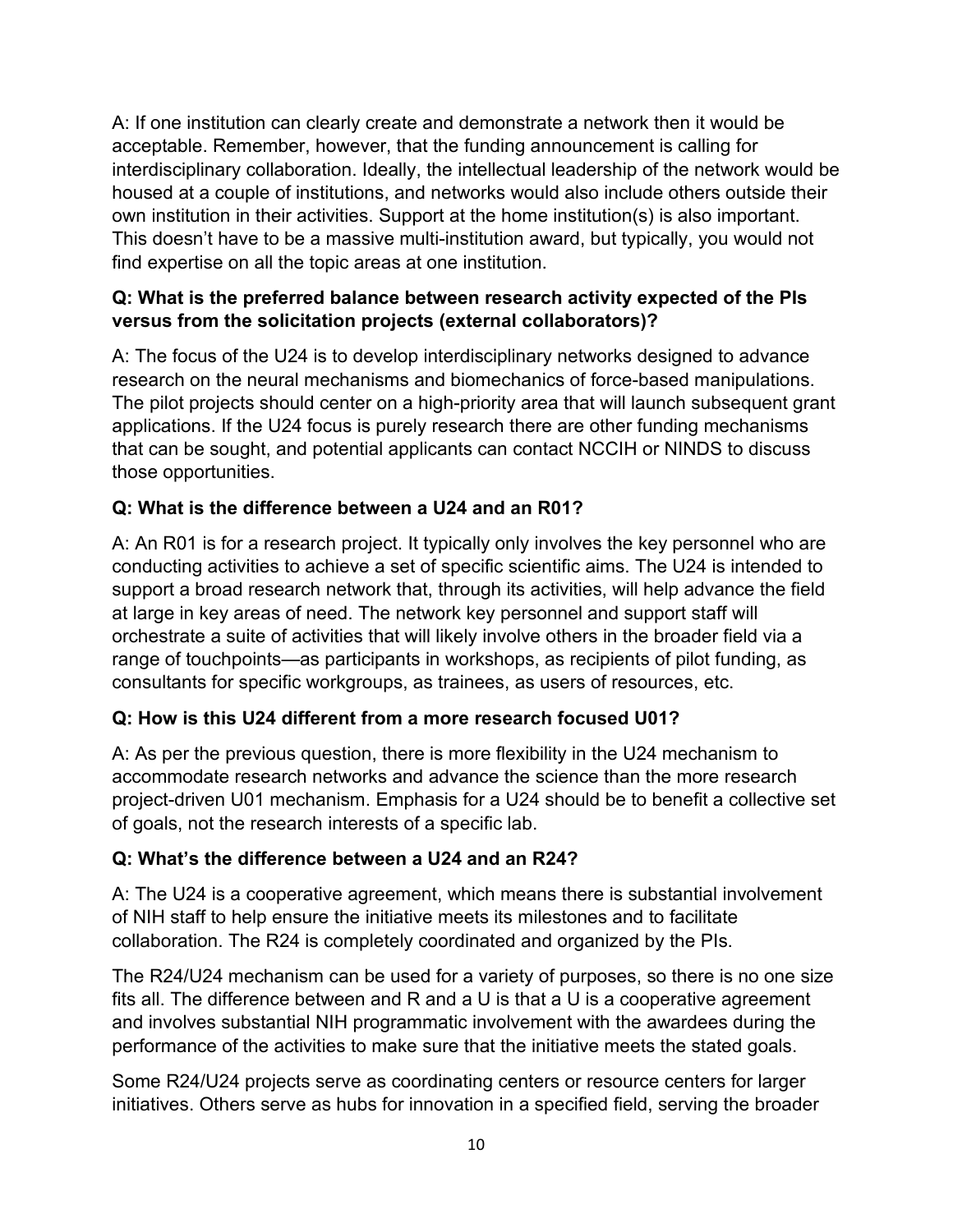scientific community. We are using the U24 mechanism in this latter sense, to foster activities and develop resources that will serve the field at large. The R24/U24 is a flexible mechanism that permits a range of activities and affords the flexibility to respond to emerging needs as the project develops.

Each of our U24s will be a semi-independent hub for innovation in some area of forcebased manipulations science. Each will have a Program Director and an NIH Project Scientist. There will be an expectation and a plan for us to coordinate activities across the networks so that there is sharing of information, collaboration as appropriate, and opportunities to benefit from one another's advances and avoid duplication.

### **Q: In the BRAIN Initiative, there is some focus on impacting the brain using laser or LED light, a developing field. Does this fit the overall goal of this RFA?**

A: It could if it would further the goals of what the network is trying to achieve in terms of mechanistic understanding of force-based therapeutics. The BRAIN Initiative does have RFAs for technologies in the brain but does not have RFAs for technologies in the peripheral nervous system so that would be appropriate for this RFA.

#### **Q: We are interested in the muscle-brain axis. Is exploring the mechanisms for how contracting muscles may affect contractility of astrocytes and neurons and thereby affect hippocampal plasticity appropriate?**

A: This grant should focus on developing resources and networks of investigators rather than an R01-type application focused on hypotheses with substantial preliminary data. One needs to bring together engineering and biological approaches to understand how the therapeutics work so a network focused on biological mechanisms of how therapeutics work is appropriate. The U24 is not a research project funding mechanism.

## **Q: Can corporate partners be involved in a network?**

A: Small businesses and for-profit organizations (other than small businesses) could be named in the application. Applicants are encouraged to consult with NCCIH or NINDS about the specifics of industry involvement.

### **Q: As stated, one of the goals of the opportunity is to reward "high impact activities to advance one to three of the high priority areas." How does NIH evaluate "impact"? How is impact defined?**

A: Impact will be determined by the progress and quality of research relevant to forcebased manipulations by virtue of the proposed activities. For example, the application must address how the proposed networking activities will advance an emerging field of research relevant to force-based manipulations. The application must propose new high-impact activities that are not feasible with existing resources.

In addition, the application must address plans for dissemination and access to ensure that the network and its products will be appropriately targeted for the highest impact to potential participants. The application must describe how the proposed activities will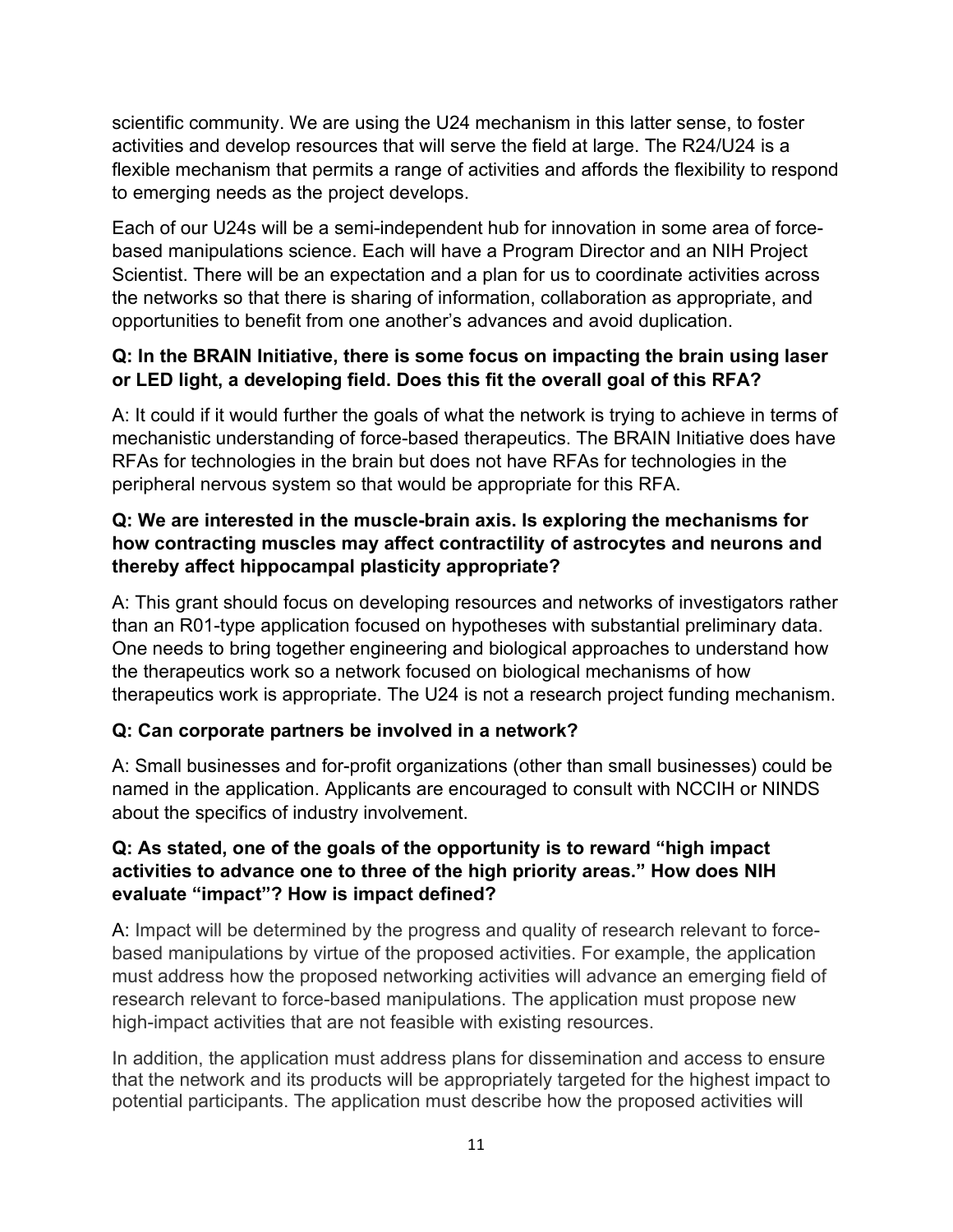have the potential to grow the field substantially through recruitment of new investigators rather than sustaining only the original team. One is to consider, after the funding period is over, whether the network progress is advancing the field to a point where network support is no longer needed for sustained growth. Or, have subsequent independent research applications consistent with network goals emerged based on this work and pilot studies. It is useful to think about what would be impactful for your peers and their research efforts. Reviewers will assess the likelihood for the project to exert a sustained, powerful influence on the research field(s) involved, in consideration of the five core review criteria (Significance, Innovation, Investigators, Approach, and Environment) and the additional review criteria (Study Timeline, Milestones, and Resource and Data Sharing Plan).

### **Q: Priority Areas 1 and 5 seem to overlap: Area 1 includes development and validation of objective measures of forces, etc., whereas Area 5 includes identify/adapt/validate methodologies for applying and quantifying forces. Could you clarify the difference?**

A: The first priority area focuses on common terminology and measurement as it relates to forces applied in various manual therapies. Harmonizing terminology and modes of measurement across fields as diverse as engineering, neurobiology, and therapeutic application can be challenging. In contrast, the fifth priority area focuses on technology and methodology that would primarily enable one to perform mechanistic studies of force-based manipulation, for example, looking at the whole circuitry, from tissue to brain (extraneural and neural) as well as incorporating computational models for framework testing.

#### **Q: We envisage a network that has key personnel in critical fields. This will end up with six to nine key personnel. Is that considered too large of a team? Otherwise, how can we establish buy-in from key stakeholders?**

A: That is a reasonable number for key personnel. However, applicants are cautioned against including too broad a swathe of personnel in their application as that will then limit the field of those who might review the proposal or later apply for a pilot project. Those who apply for a pilot and are successful could then be incorporated into the network.

## **Q: Are you allowed to have a "core" for biomarker study?**

A: No. While core activities can be described in the application, an actual core cannot be proposed as the funding mechanism does not allow for that. Please note that "biomarkers of force-based manipulations" is one of the specific areas of interest in this RFA.

## **Q: Can a model system be** *in vitro* **only?**

A: Yes, if one can gain a mechanistic understanding from an *in vitro* system and if one can identify the implications of that for *in vivo* use, especially for therapeutics. The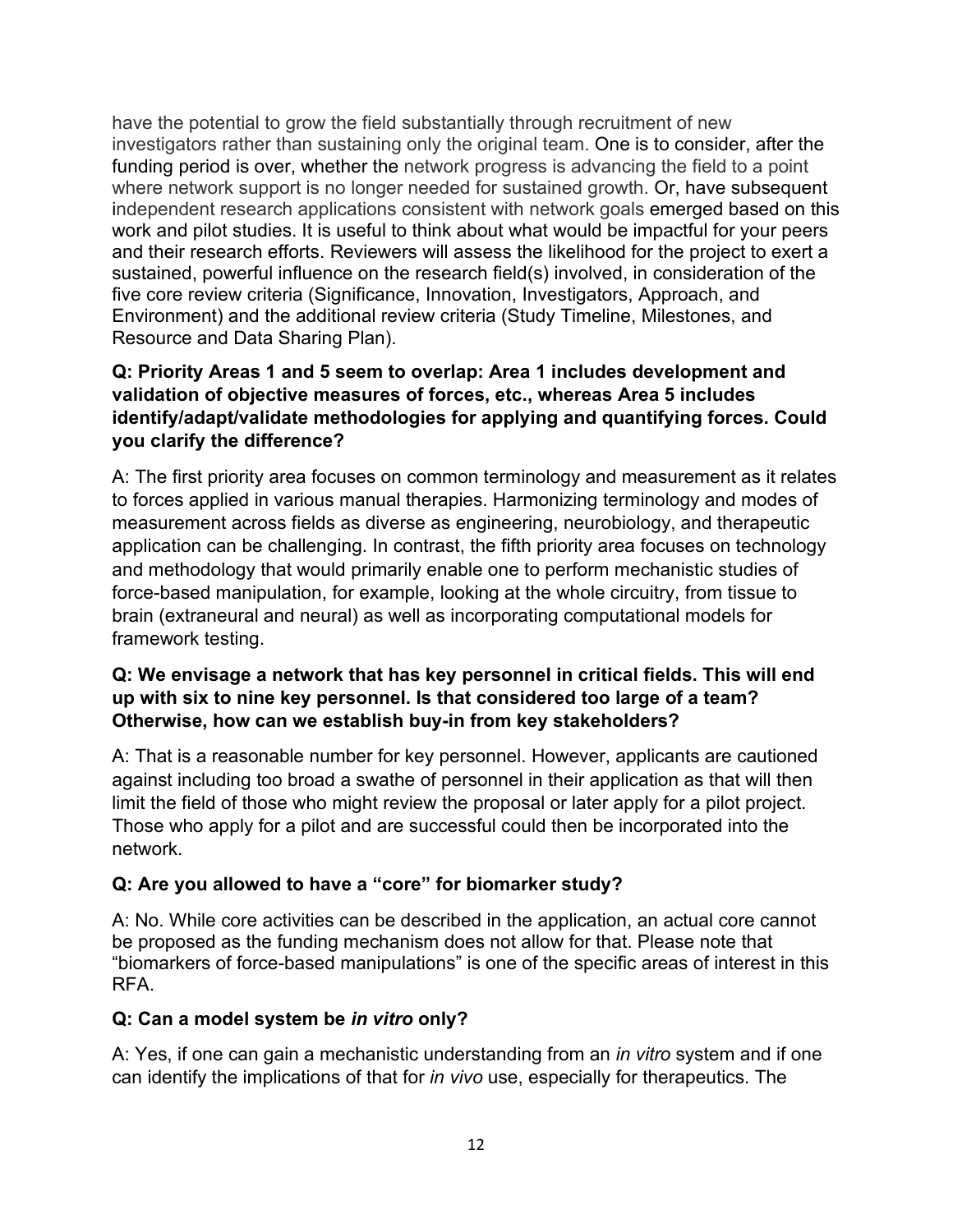emphasis should be on multiscale/modality impacts. The *in vitro* system should complement, support, or inform an *in vivo* aspect of the goals.

### **Q: Will Letters of Support from non-key personnel be allowed in the application as a means to show that the scientific community is eager to see the network be established?**

A: Letters of Support should come from key personnel and those who will be directly involved in the project. Letters from those only tangentially related tend to add little to the application and can actually increase the number of conflicts of interest for potential reviewers who would otherwise be best able to determine how much the scientific community would benefit from such networks.

#### **Q: Since the RFA seems to focus on developing the network (rather than the projects), and such pilot projects will not be fully developed, the pilot projects may be reviewed as dependent/contingent on the results of the steering committee or systematic review, etc. Is this "dependence" expected in the U24 mechanism?**

A: Awardees will be soliciting proposals for pilot studies and reviewing them together with a committee and then with NIH personnel, since this is a cooperative agreement. Network funding for pilot projects must either advance broad network goals or support preliminary studies with potential to form the basis for independent research applications consistent with network goals. You must provide a formal plan to solicit, review, and select/prioritize requests for pilot funding, and to evaluate the pilot study progress and outcomes, in line with network priorities. Applicants must describe the type and focus of potential pilot projects that would be solicited. Descriptions of actual pilot projects should not be included, however, and are not needed. Applicants can contact NIH staff for further guidance.

### **Q: Could you please elaborate on the ability to submit video demonstrations of techniques and outcomes?**

A: Yes, these are allowable, within defined limits, as post submission materials. In order for them to be accepted for review, please ensure that they are submitted 30 days before the review meeting date. Videos fall within the demo devices and experimental data elements, which refers to the need to show how something functions or occurs over time or demonstrates movements or changes. Applicants must follow the directions in [NOT-OD-12-141](https://grants.nih.gov/grants/guide/notice-files/not-od-12-141.html) for submitting videos to accompany grant applications. According to this policy, the application must be structured at the time of submission to indicate that a video will be submitted subsequently, and the cover letter submitted with the application must include information about the intent to submit a video. Key images/"stills" and a brief description of each video **must** be included within the page limits of the research strategy. Sufficient descriptive information must be provided within the research strategy to understand the information presented in the video, as not all reviewers may be able to access the video, depending on technological constraints. In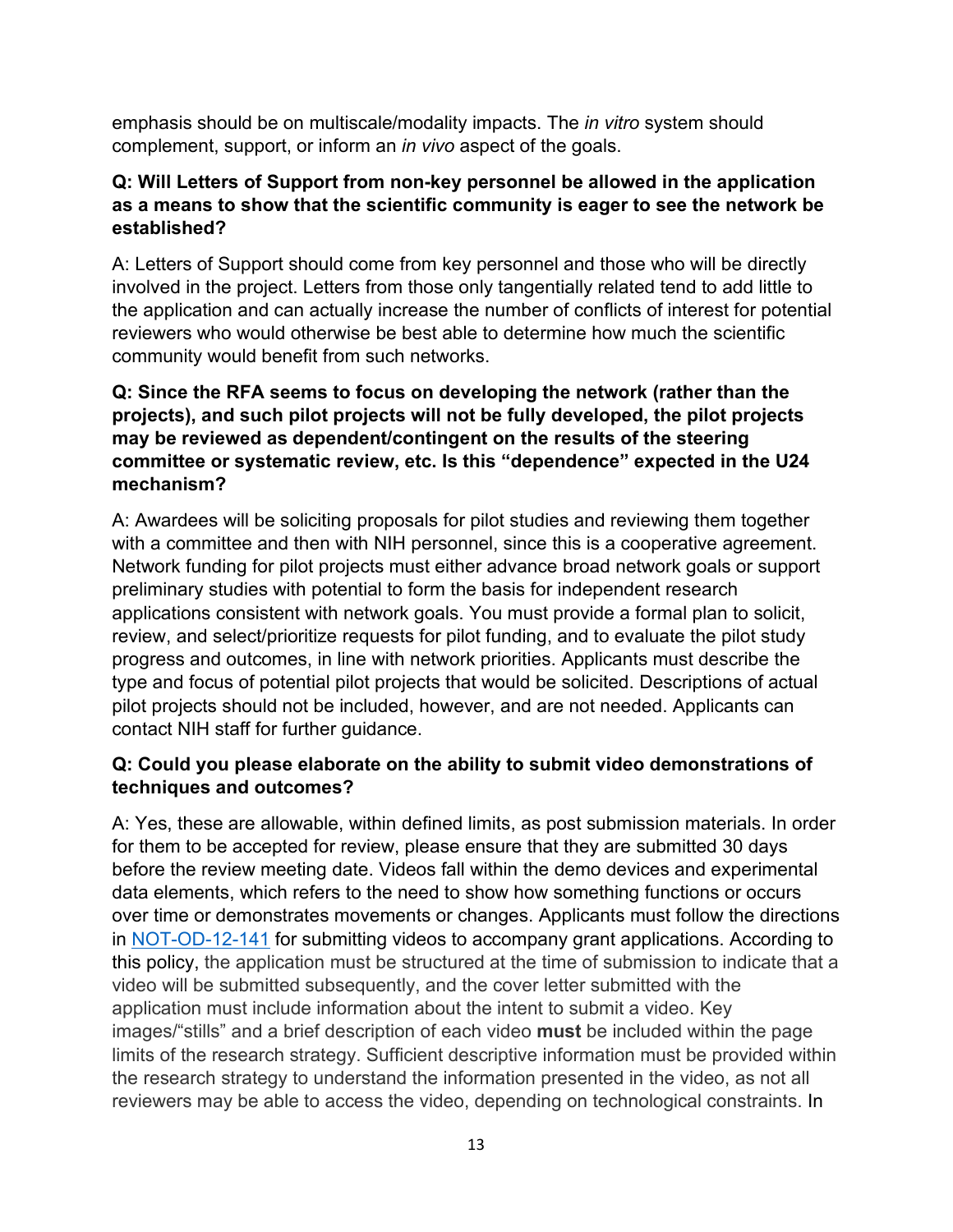terms of the formats allowed for submitting these videos, please refer to [NOT-OD-20-](https://grants.nih.gov/grants/guide/notice-files/NOT-OD-20-061.html) [061.](https://grants.nih.gov/grants/guide/notice-files/NOT-OD-20-061.html)

### **Q: There may be many among us who have expertise in one aspect of a potential network (e.g., mechanosensors in muscle) but do not necessarily know others to connect with in order to complete a network. Is there a place where we can indicate our interest to participate and specialty to facilitate the making of a network?**

A: This U24 does not "matchmake" per se, so applicants are encouraged to look at the 2019 [Neurocircuitry of Force-Based Manipulations](https://files.nccih.nih.gov/force-workshop-summary-110920-508-updated.pdf) workshop proceedings to see key players in this field. In addition, NIH Reporter can be searched for potential collaborating investigators. Remember that this U24 allows early planning and networking activities to identify and form partnerships. This is a key component of the BRAIN Initiative as well. Reviewers will be charged with evaluating the merit of the network team proposed.

### **Q: Can pilot studies involve human subjects? What study record information can be included in the application?**

A: The solicited pilot studies can involve human subjects according to the network focus and goals. Since you do not know yet what pilot studies will be selected for funding, in the forms you can select the "delayed onset study record" option.

# **Q: What is the purpose of the annual meeting?**

The purpose of the meeting is to exchange ideas across the networks to make sure all groups are on the same page, avoid duplication of effort, and allow for cross-pollination of ideas, so finding good ways to exchange information is important.

The in-person meeting will help build the research community in this field. The field is fairly young, and NIH wants to bring people together who will collaborate.

### **Q: It was mentioned that all key personnel must budget for travel to the in-person meeting. Does this apply only to PIs or to all key personnel?**

A: In some cases, it might be important for key personnel not designated as PIs or co-PIs to attend the meeting. An estimate of the number of those individuals should be included in the budget. These meetings will provide opportunities to share advances across networks, promote collaboration, and avoid duplication of efforts.

### **Q: Would you expect the meetings to be open only to those involved directly with the grant or a larger type of conference or symposia?**

A: The in-person annual meeting will not be open to the public.

# **ADDITIONAL QUESTION SUBMITTED AFTER THE WEBINAR ENDED**

**Q: Are any funds devoted specifically to doctoral trainees or early investigators? Or can this opportunity be combined with any of the F-award predoctoral awards?**